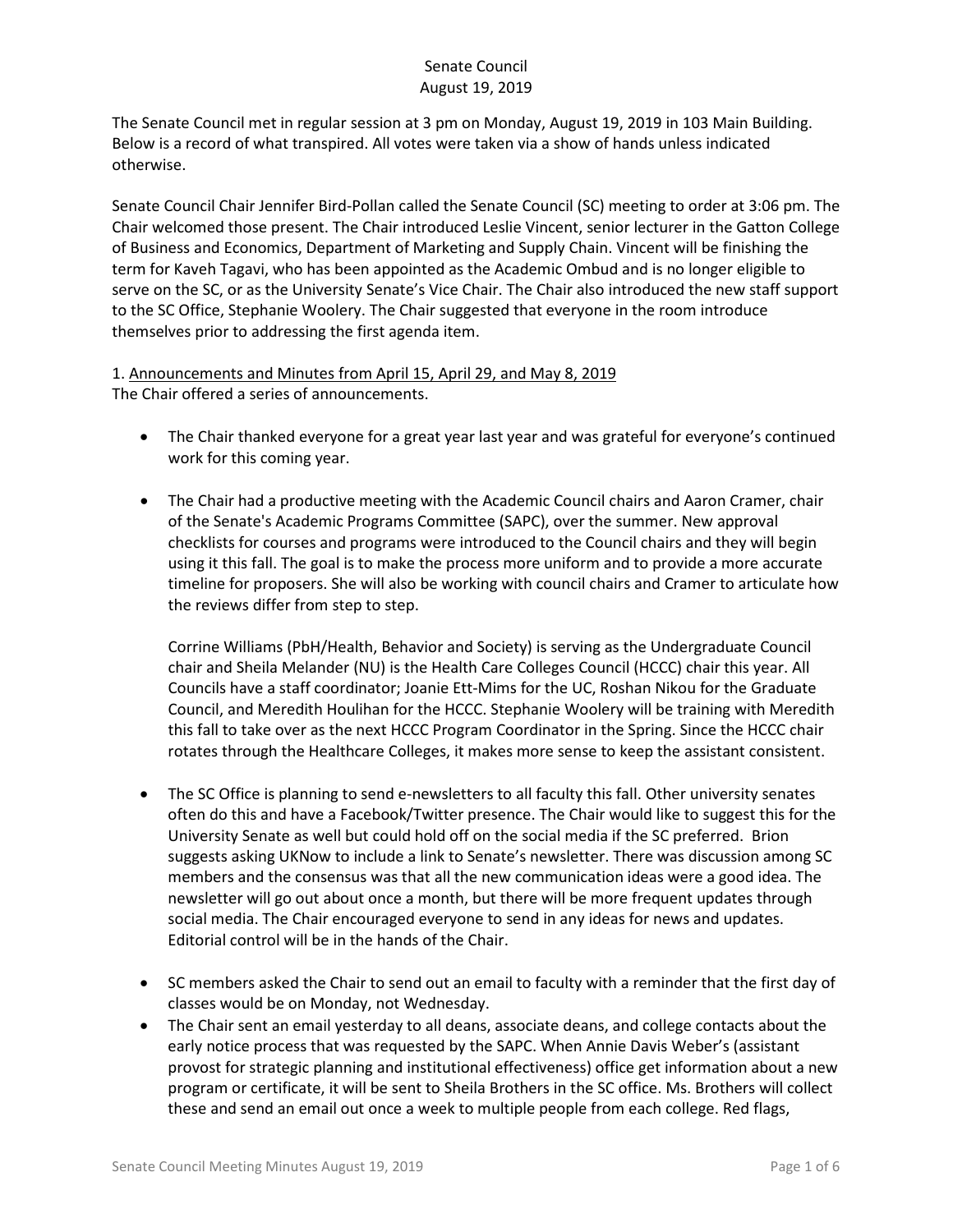objectors, and collaborators can reach out earlier so that hopefully the problems seen last year can be avoided. All problems may not be avoided, but they can be identified earlier in the process.

- The Chair sent an email yesterday about a meeting to discuss the Plan A masters programs that do not require 30 hours to the directors of graduate studies (DGSs) of affected programs. This is a problem from SACS perspective and was discussed by the SC at the last retreat. The SC office has been working with Brian Jackson (dean, Graduate School) and his staff, Weber, and others this summer. Jackson thought it would be better for the SC Chair to convene the meeting rather than him. The Chair will report back after the meeting.
- A phased retirement survey draft that is based on the SC retreat feedback is being reviewed by the Staff Senate this week. After their feedback has been received, it will be brought before the SC, University Senate (Senate), and then be sent out.
- Jenny Minier (BE/Economics) has stepped down as the chair of the Senate's Advisory Committee on Privilege and Tenure and is being replaced by Mike Healy (LA).
- After John Herbst's retirement, Ashley Reed has taken his place leading the Commencement Committee. She wrote to the Chair a couple of weeks ago to request a calendar change for the time of the degree ceremony, but the Chair suggested to SC members that it did not need SC approval, particularly because the time of commencement is not noted in the University Calendar. Those offering opinions indicated that this change did not require SC's approval.
- The SC has been asked to give comments on the President's Evaluation questions used by the Board of Trustees. The Chair will send these out to the SC after the meeting and would like to have their feedback by this Friday. The feedback she provides to the President's office will be anonymous.
- The Chair described circumstances around an alternate presentation site for an honorary degree recipient. She answered a handful of questions from SC members. SC members concurred that in this specific situation, a change in locale was appropriate
- The Chair has been asked for faculty nominees to serve on the HCCC Code of Conduct Appeals Board. There are currently no members and this needs to be acted on quickly because there may be a matter coming up soon. There should be 15 members from health care colleges, 10 of whom that teach in healthcare settings. This will be an agenda item on the next SC meeting.
- The Chair is attending faculty council meetings in the colleges to talk about the Senate. She has gone to or is planning to go to Public Health, Education, Engineering, Medicine, Business and Economics, and Arts and Sciences.
- The Chair approved on behalf of the SC and Senate some late additions in June. A PhD student was moved from the from early August degree list to the May degree list and the Chair added two undergraduate students to the May degree list. These were all clerical mistakes made within the colleges.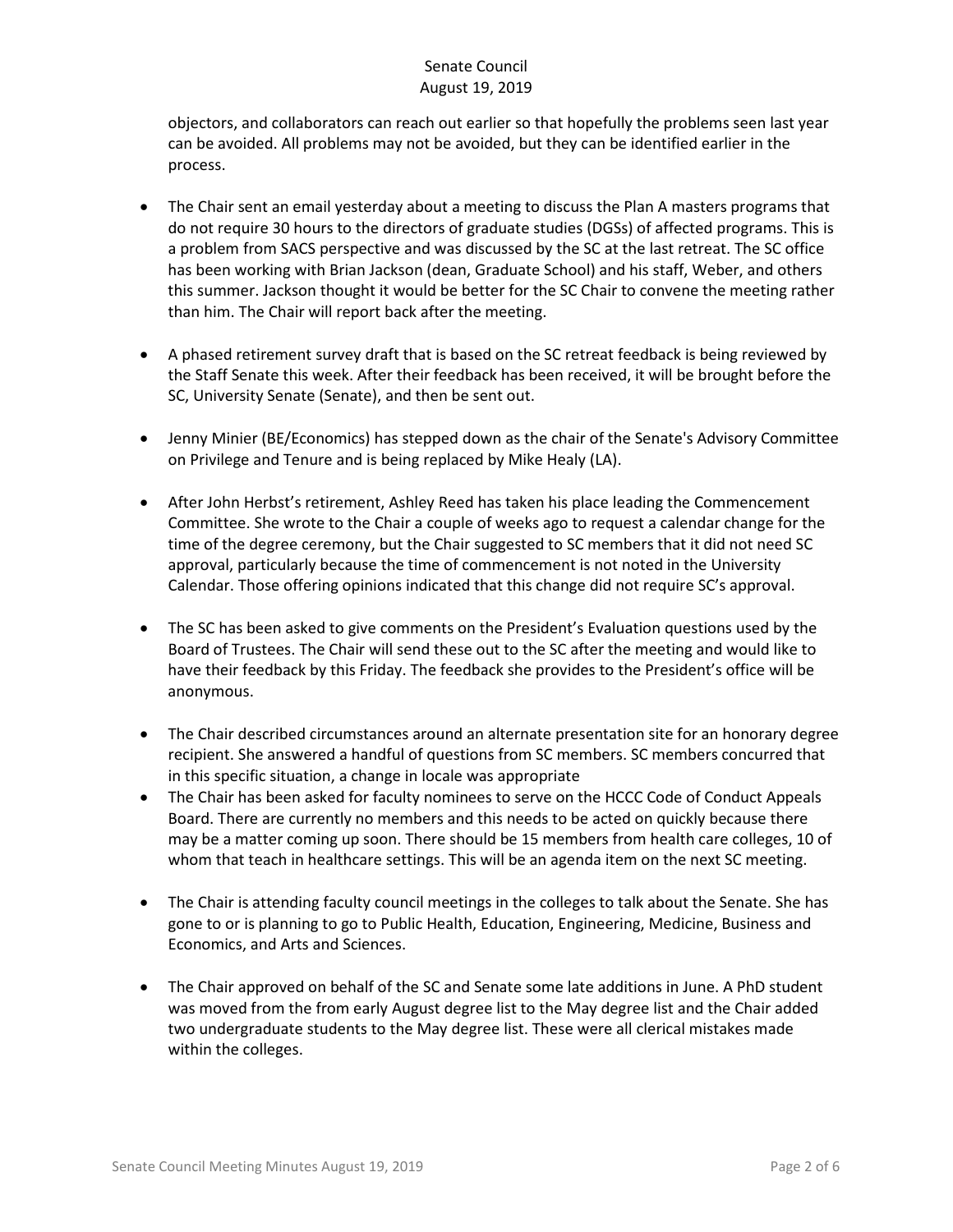- The graduate program registration window changed upon the request of Dean Jackson (GS). Historically this opened in August, but the Chair approved a change to the window opening in June.
- The Undergraduate Council (UC) is looking for nominees. There has been a high volume of work in recent years and more reviewers are needed. The Chair asked everyone to think about possible nominees and ask around to see if anyone is interested. The UC chair, Corrine Williams, would be happy to talk with anyone who might be interested.
- Last spring the SC had talked about the fact that when the Institute for the Study of Free Enterprise was approved, that a subsequent review was to be conducted two years after its creation. Because the director stepped down, Ernie Bailey, chair of the Ad Hoc Committee to review the Institute for the Study of Free Enterprise , has asked if they should move forward with the review or wait until the director is replaced. After brief discussion, The SC agrees that the review should move forward and the Chair will let Ernie Bailey know.
- Christine Harper (associate provost for enrollment management) came to talk about the registration window for non-degree students this past spring with the SC. At the Chair's request, due to SC's suggestion in spring that Harper report on the number of non-degree students who enrolled, Harper reported that 82 non-degree students signed up this past summer and 89 nondegree students signed up for the fall. There did not seem to be an impact from her perspective. There were several questions from SC members about the impact of these non-degree students, including the issues listed below.
	- $\circ$  Were any non-degree students in courses that were full/at capacity? The issue was whether or not a degree-seeking student might not have been able to enroll.
	- o Were any degree-seeking students waitlisted for classes that had enrollment of nondegree students?
	- $\circ$  Could faculty who taught courses with non-degree students be polled to see if the nondegree students were academically prepared for the course?
	- $\circ$  Ask senators to query colleagues in their colleges to see if any instructors of classes with non-degree students experienced problems due to the enrollment of non-degree students.

The Chair suggested that the first two issues encompassed information that Harper could reasonably access. The other two issues pertaining to faculty opinions were probably not in Harper's area of authority. It was suggested that everyone ask around at their colleges for feedback.

The Chair reported that no edits had been received for the sets of minutes from April 15, 2019, April 29, 2019, and May 8, 2019. Osterhage **moved** to approve these minutes and Collett **seconded**. There was no discussion. A **vote** was taken and the motion **passed** with none opposed.

#### 2. Officer Election – Vice Chair

Prior to the meeting, the Chair discussed the procedure for electing the vice chair with Davy Jones (ME/Toxicology and Cancer Biology, chair of Senate's Rules and Elections Committee (SREC)) and Roger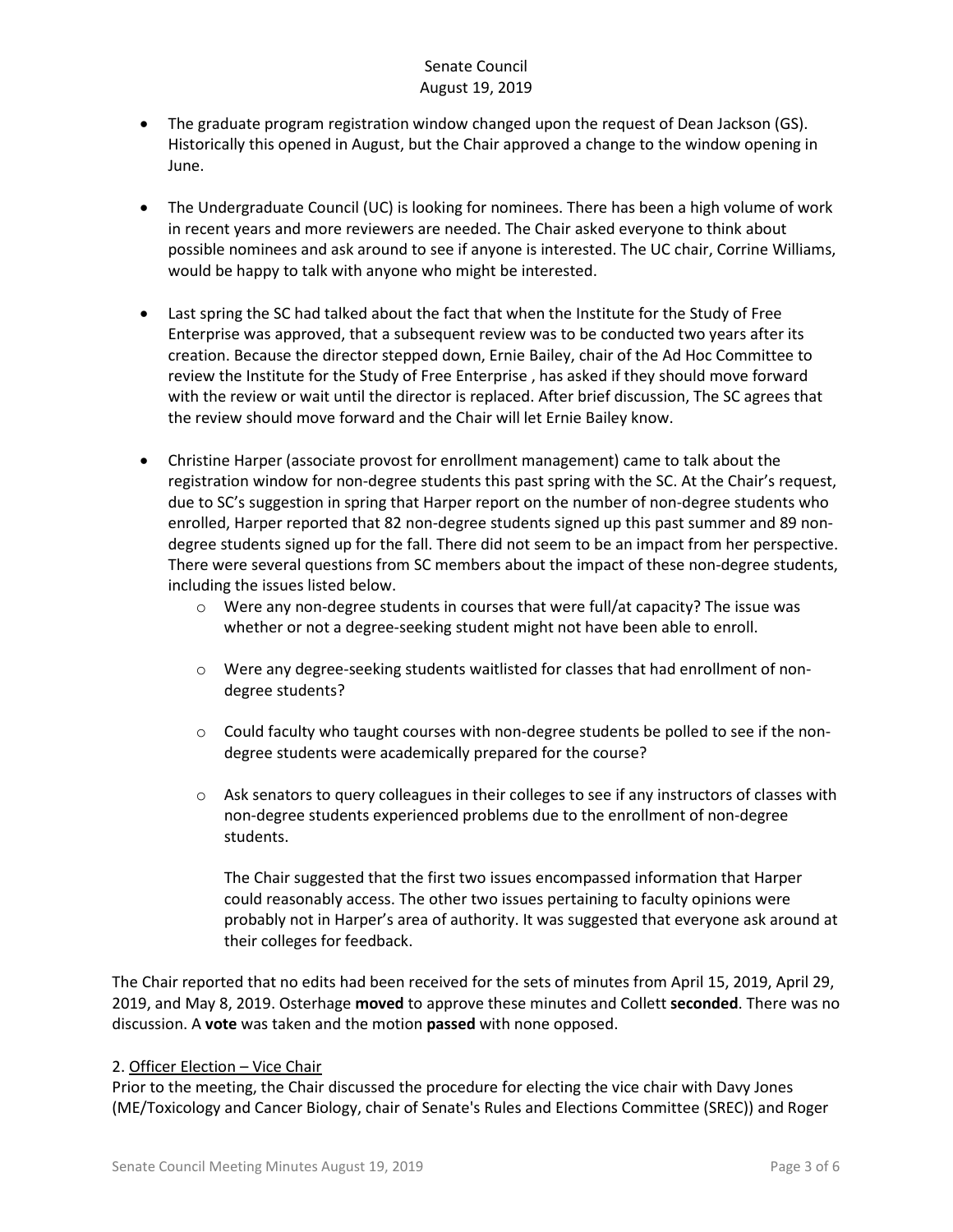Brown Roger Brown (AG/Agricultural Economics, chair of Elections Subcommittee of the Senate's Rules and Elections Committee (SREC)) since there are no Senate Rules (SRs) regarding it. The Chair handed to Brown the responsibility for leading the meeting for purposes of conducting the election. Brown passed out the proposed procedure stating that the SC through discussion and voting will identify the officers of the SC.

Blonder asked if someone is rolling off in December, are they eligible to serve through June? Brown replied yes, because they are electing someone to serve the remainder of Tagavi's term as Vice Chair.

Nominations were taken for vice chair. Brion nominated Cross and Bird-Pollan nominated Osterhage. Both accepted the nominations. Brown passed out paper ballots and a vote was taken. Nine votes were cast and Osterhage was declared with winner, with six votes, compared to the three for Cross. Jennifer Osterhage will complete the term for Kaveh Tagavi and serve as Vice Chair through May 31, 2020.

#### 3. Appointment of Senate Parliamentarian for 2019-20

The Chair has spoken with Doug Michael (LA) and he is willing to continue being the University Senate (Senate) Parliamentarian again this year. Grossman **moved** to approve Michael as Senate Parliamentarian and Brion **seconded**. There was no discussion. A **vote** was taken and the motion **passed** with none opposed.

#### 4. Naming of Senate Reinstatement Committee

The Chair discussed that during the past several years, the committee has been composed of the SC Chair, SC vice chair, and SGA president. Grossman **moved** to approve the same composition as last year and Brion **seconded**. There was no discussion. A **vote** was taken and the motion **passed** with none opposed.

Brion asked if activities of the Senate Reinstatement Committee were ever reported. The Chair stated that they had not been, but after brief discussion she said she would be happy to start providing a report on the numbers of cases heard on an annual basis.

# 5. Proposed Change to 2019-20 College of Dentistry Calendar

The College of Dentistry has asked to change the date of the hooding ceremony in May 2020 from a Friday to a Saturday so that it is easier for students' family members to attend. Hamilton **moved** to approve the calendar change and Brion **seconded**. There was no discussion. A **vote** was taken and the motion **passed** with none opposed.

#### 6. Request from Senate's UK Core Education Committee (SUKCEC) Regarding Membership Terms for Two Members

The UK Core Committee has two members with terms that are ending. When the Committee was repopulated, the terms were staggered so that everyone would roll off at different times. This meant that some members' terms were only for one or two years. Two of the members (Jack Schmidt (AS/Mathematics) and Renee Fatemi (AS/Physics & Astronomy have terms that are ending but are willing to stay on. The *SRs* do not allow for two consecutive terms. Grossman **moved** to approve second consecutive terms for Schmidt and Fatemi and Collett **seconded**. There was a brief discussion about waiving the pertinent *SR*. The Chair noted that a motion was already on the floor, but there were no objections to first waiving the relevant *SR*.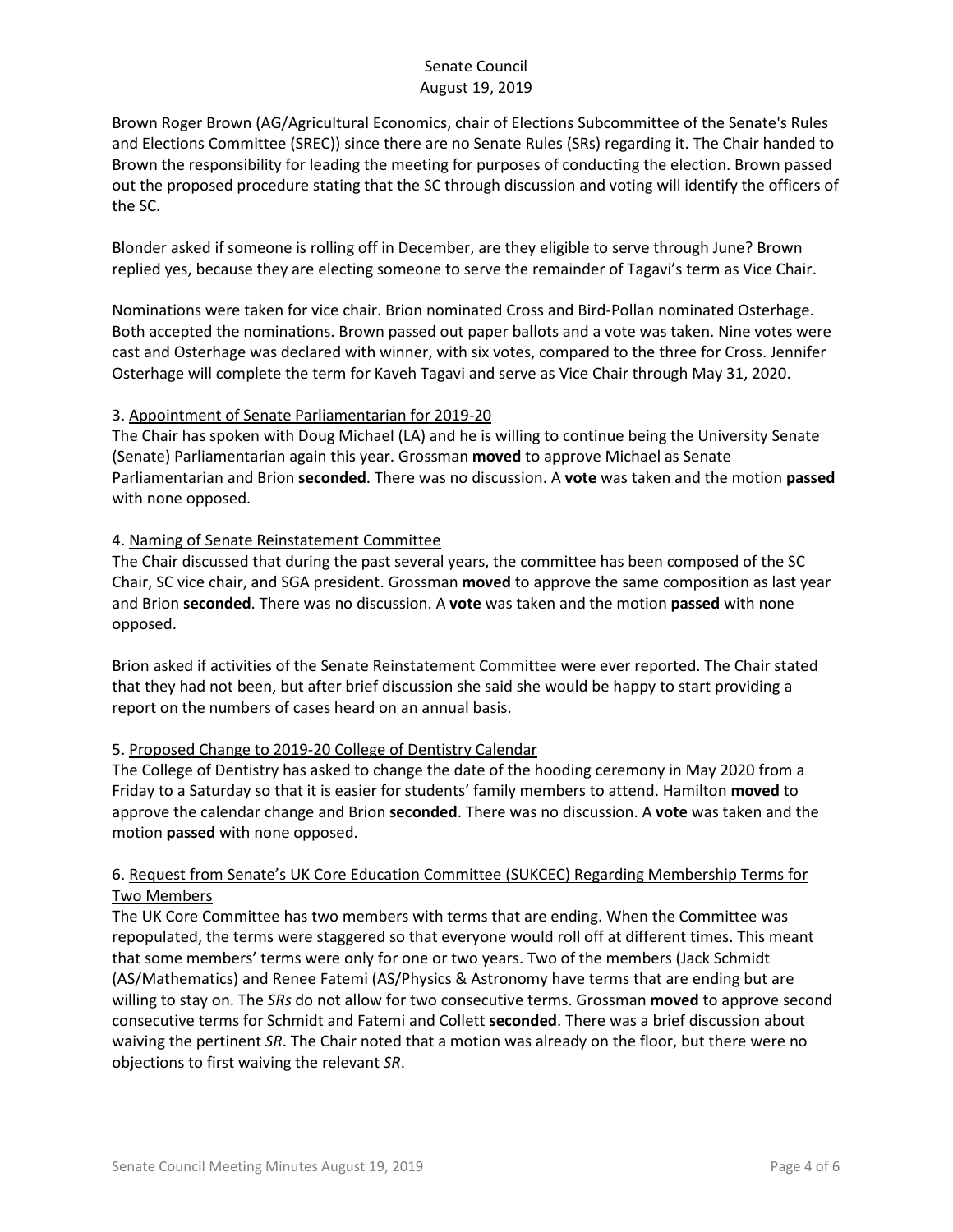Hamilton **moved** to waive *SR 1.4.3.2* ("Senate UK Core Education Committee (SUKCEC)," "Composition") concerning consecutive terms and Brion **seconded**. There was no discussion. A **vote** was taken and the motion **passed** with none opposed.

Grossman again **moved** reappoint Schmidt and Fatemi and it was **seconded** by Collett. There was discussion as to whether the nominees should be approved together or separately. It was decided to approve together. There was no other discussion. A **vote** was taken and the motion **passed** with none opposed.

Patrick Lucas (DE) is the Chair of the SUKCEC and according to the rules is not eligible to be the area expert for Inquiry in Arts and Creativity also. He has recommended Rachel Shane (FA) to serve the remainder of his term as area expert for Inquiry in Arts and Creativity. Brion **moved** to approve Rachel Shane to serve the remainder of Patrick Lucas's term as area expert for Inquiry in Arts and Creativity and Osterhage **seconded** it. There was no discussion. A **vote** was taken and the motion **passed** with none opposed.

# 7. Nominees for SC Liaisons to Academic Councils (in accordance with *SR 1.3.2.3, SR 1.3.3.2* and *SR 1.3.4.2*

The Chair suggested that the agenda be slightly reordered so that SC members would first compose Senate's committees. Liaisons to academic councils could then be identified using committee members as first choices. There were no objections.

# 8. Senate Committee Compositions

The Chair asked the SC to consider 3 things. 1) After reviewing committee compositions as discussed, to allow the Chair discretion to modify as necessary; 2) Based on discussion, give the Chair authority to name committee chairs; 3) Authority for the Chair to add senators and non-senators to committees throughout the year. The SC gave the Chair authority to do these things last year and it helped to keep everything moving smoothly.

SC members discussed Senate committee compositions and made recommendations regarding membership and, in some cases, regarding committee chairs. Cross **moved** to approve the committee compositions as discussed and give the Chair authority to modify as necessary and Hamilton **seconded**  it. There was no discussion. A **vote** was taken and the motion **passed** with none opposed.

Brion **moved** to give the Chair authority to name committee chairs based on suggestions and discussions and Grossman **seconded**. There was no discussion. A **vote** was taken and the motion **passed** with none opposed.

Cramer **moved** to give the Chair authority to appoint additional members over the course of the year and Brion **seconded**. There was no discussion. A **vote** was taken and the motion **passed** with none opposed.

#### 9. Update on Programs in Curriculog

The Chair sent a video to the SC last week to review curriculum workbook improvements. Ms. Brothers was recognized for her hard work over the summer to put programs in Curriculog. Before any forms go live, the final version will be brought back before the SC.